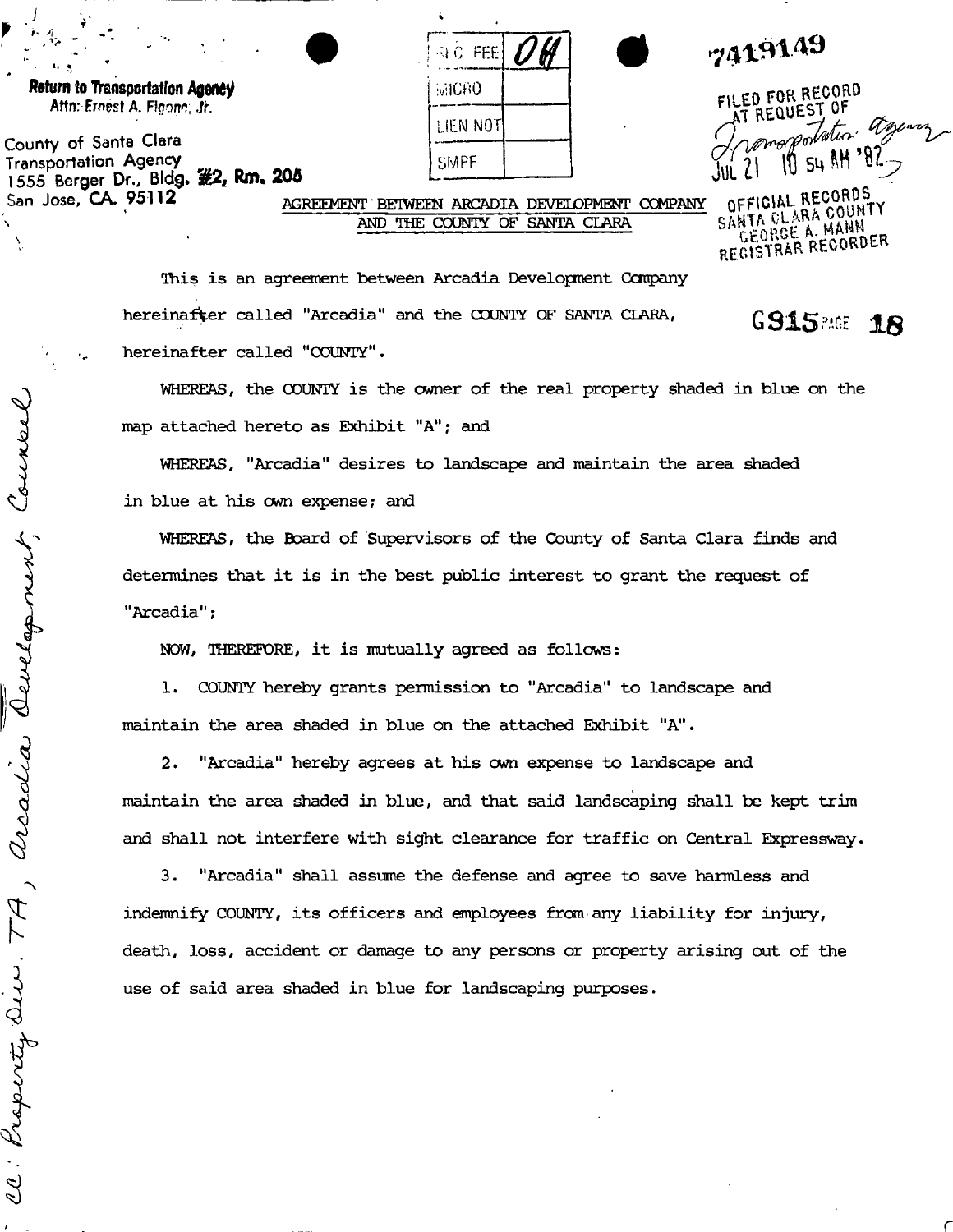JAN P & LE PITES このことは1000年の19年以上によって、その日本の19年の19年の19年の19年の19年以上。

 $\sigma$  ,  $\omega$  ,

 $\frac{1}{2}$ 

 $\label{eq:2} \begin{split} \mathcal{L}_{\text{max}}(\mathcal{L}_{\text{max}}) = \frac{1}{2} \mathcal{L}_{\text{max}}(\mathcal{L}_{\text{max}}) + \frac{1}{2} \mathcal{L}_{\text{max}}(\mathcal{L}_{\text{max}}) \\ \mathcal{L}_{\text{max}}(\mathcal{L}_{\text{max}}) = \frac{1}{2} \mathcal{L}_{\text{max}}(\mathcal{L}_{\text{max}}) + \frac{1}{2} \mathcal{L}_{\text{max}}(\mathcal{L}_{\text{max}}) \end{split}$ 

 $\label{eq:2.1} \frac{1}{\sqrt{2}}\int_{\mathbb{R}^3}\frac{1}{\sqrt{2}}\left(\frac{1}{\sqrt{2}}\int_{\mathbb{R}^3}\frac{1}{\sqrt{2}}\left(\frac{1}{\sqrt{2}}\int_{\mathbb{R}^3}\frac{1}{\sqrt{2}}\left(\frac{1}{\sqrt{2}}\int_{\mathbb{R}^3}\frac{1}{\sqrt{2}}\right)\frac{1}{\sqrt{2}}\right)\frac{1}{\sqrt{2}}\right)=\frac{1}{2}\int_{\mathbb{R}^3}\frac{1}{\sqrt{2}}\int_{\mathbb{R}^3}\frac{1}{\sqrt{2}}\frac{1}{\$  $\frac{1}{2}$  .

 $\frac{1}{2} \sum_{i=1}^n \frac{1}{2} \sum_{j=1}^n \frac{1}{2} \sum_{j=1}^n \frac{1}{2} \sum_{j=1}^n \frac{1}{2} \sum_{j=1}^n \frac{1}{2} \sum_{j=1}^n \frac{1}{2} \sum_{j=1}^n \frac{1}{2} \sum_{j=1}^n \frac{1}{2} \sum_{j=1}^n \frac{1}{2} \sum_{j=1}^n \frac{1}{2} \sum_{j=1}^n \frac{1}{2} \sum_{j=1}^n \frac{1}{2} \sum_{j=1}^n \frac{1}{2} \sum_{j=$ 

 $\label{eq:2.1} \frac{1}{\left(1-\frac{1}{2}\right)}\left(\frac{1}{2}\right)^{\frac{1}{2}}\left(1-\frac{1}{2}\right)^{\frac{1}{2}}\left(1-\frac{1}{2}\right)^{\frac{1}{2}}.$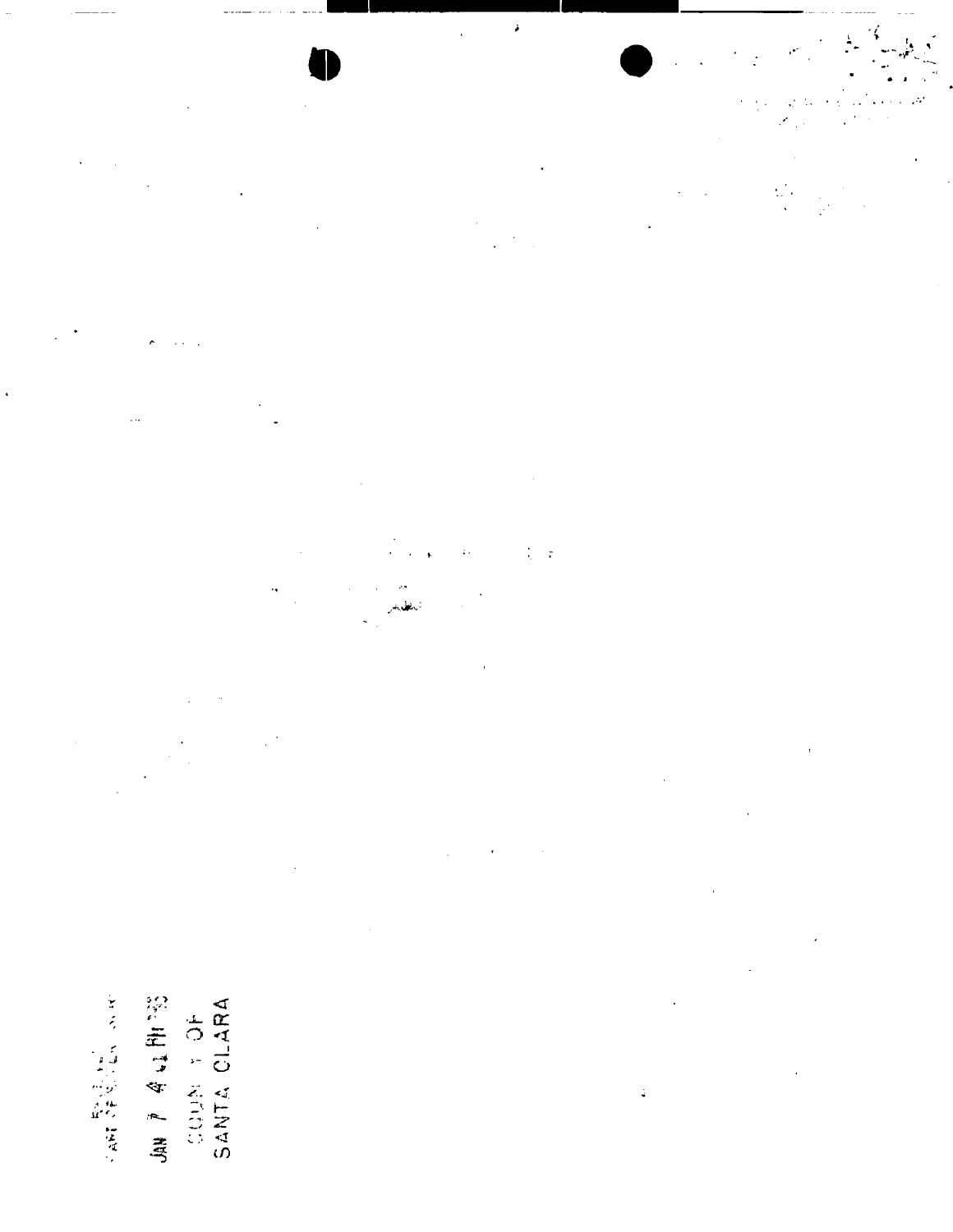# G915 **RGE 19**

### STATE OF CALIFORNIA COUNTY OF SANTA CLARA 5 SS

n.

¥

On this lith day of <u>May</u> Kerry E> Nuovo , 19 82, before me, a Notary Public in and for the said County and State, residing therein, duly commissioned and sworn, per-<br>sonally appeared Eli Reinhard, known to me to be the sonally appeared Eli Reinhard, known to me to be the President 9 and — -be-^e- — —— — —-ef Arcadia Development Co, > the corporation that executed the within and foregoing instrument, and known to me to be the persons who executed the within instrument on behalf of said

corporation therein named, and acknowledged to me that such corporation executed the within instrument pursuant to its by-laws or a resolution of i ts Board of Directors.

In Witness Whereof, I have hereunto set my hand and affixed my official seal the day and year in this Certificate first above written.



Ndtary Public in and for the County of Santa Clara, California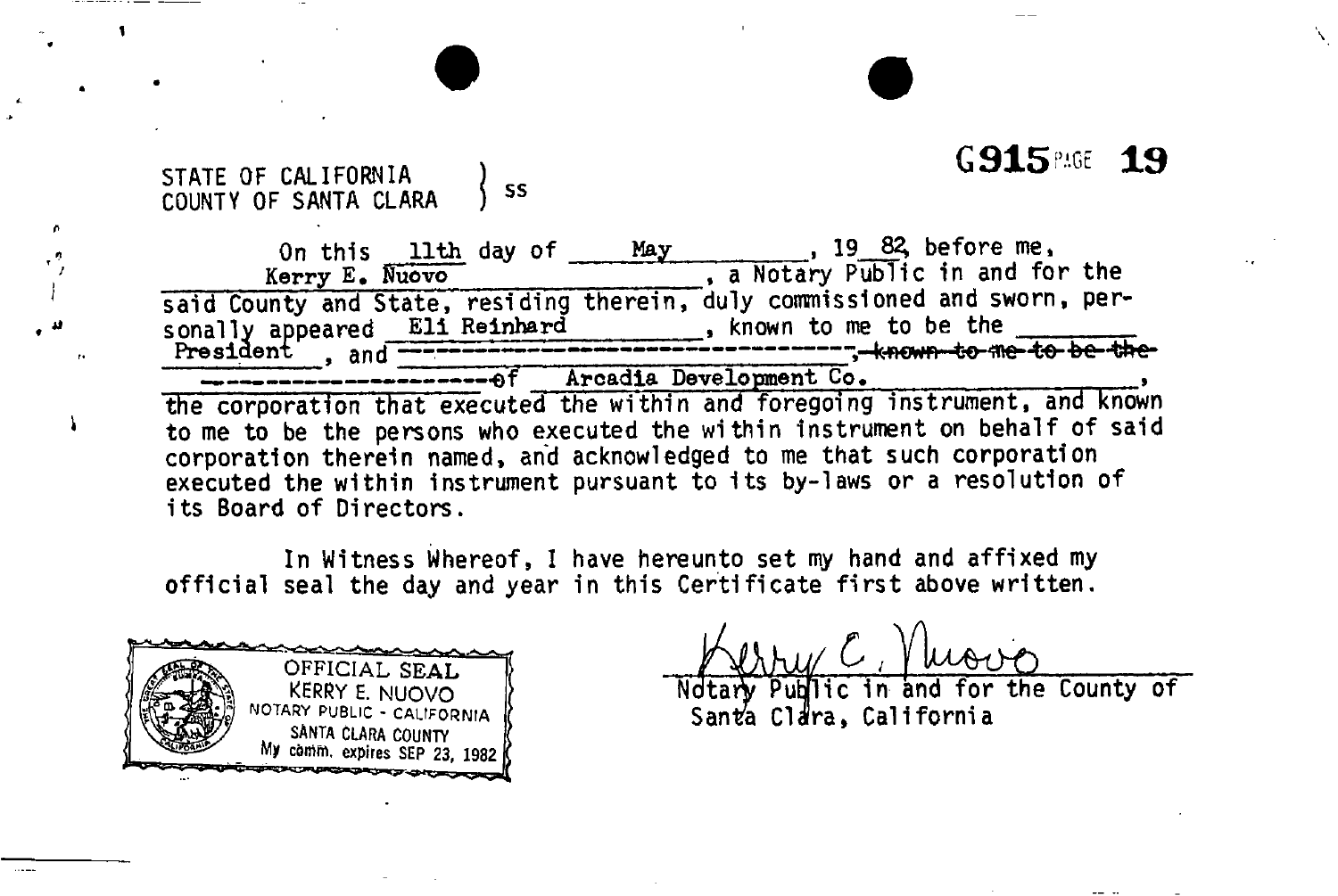6915 20<br>G 915 pg 20

4. COUNTY reserves the right to rescind the permission granted herein upon the giving of a sixty (60) day written notice to "Arcadia".

 $\frac{1}{\sqrt{2}}\frac{1}{\sqrt{2}}\frac{d\phi}{d\phi}$ 

| Dated this lith day of                                                 | May, 1982                         |                   |
|------------------------------------------------------------------------|-----------------------------------|-------------------|
|                                                                        | Arcadize Development 6<br>Signed: |                   |
|                                                                        | Title: By:                        | wo.               |
|                                                                        | COUNTY OF SANTA CLARA             |                   |
|                                                                        | By                                |                   |
|                                                                        | Chairperson, pro tempore          | DAN-MC CORQUOBALE |
| DONALD M RAINS, Clerk<br><b>ATTEST:</b><br>Board of Supervisors<br>ald |                                   |                   |
| JUL 1 3 1982                                                           |                                   |                   |
| APPROVED AS TO FORM:                                                   |                                   |                   |
|                                                                        |                                   |                   |
| Agsistant County Counsel<br>$-82$                                      |                                   |                   |
|                                                                        |                                   |                   |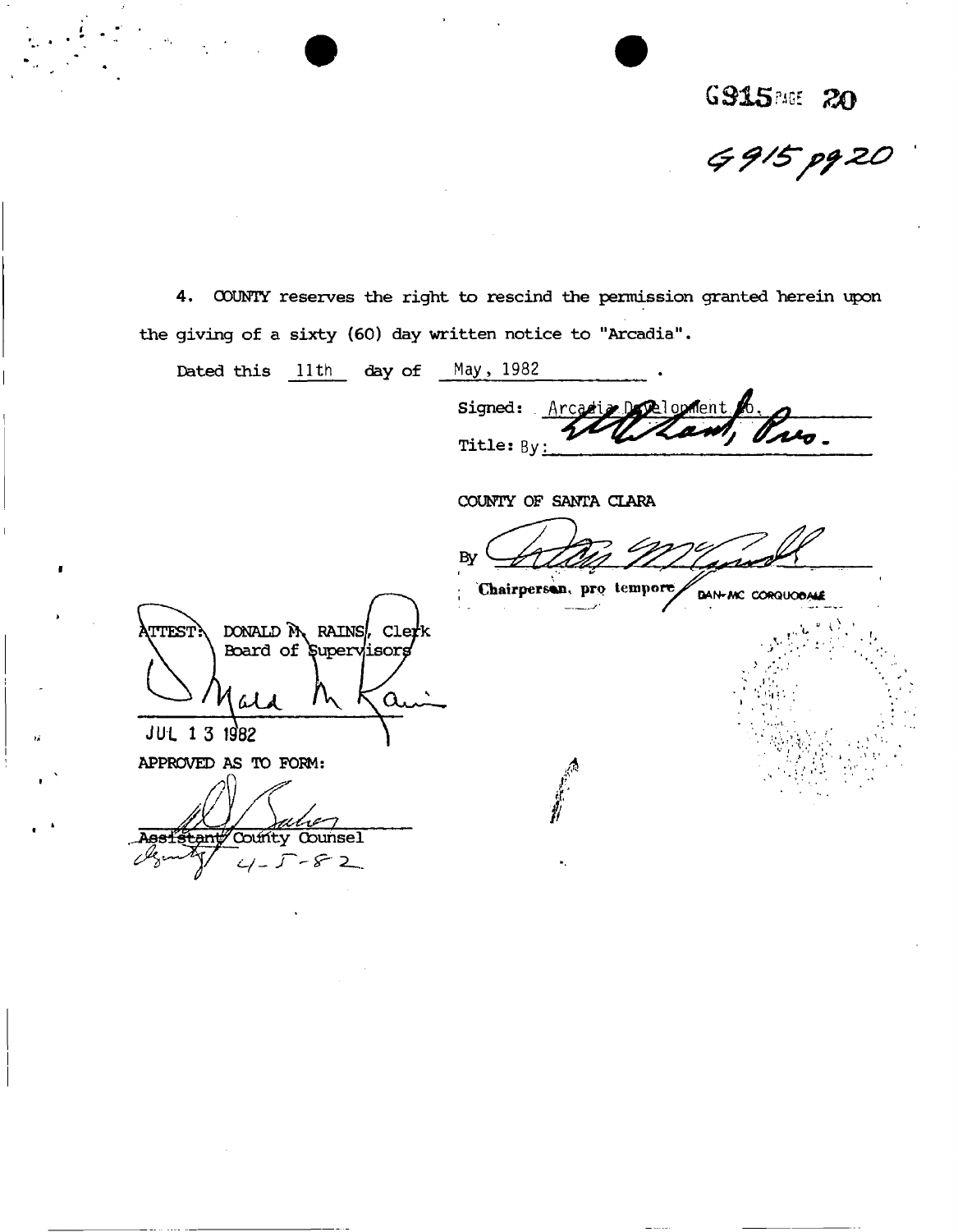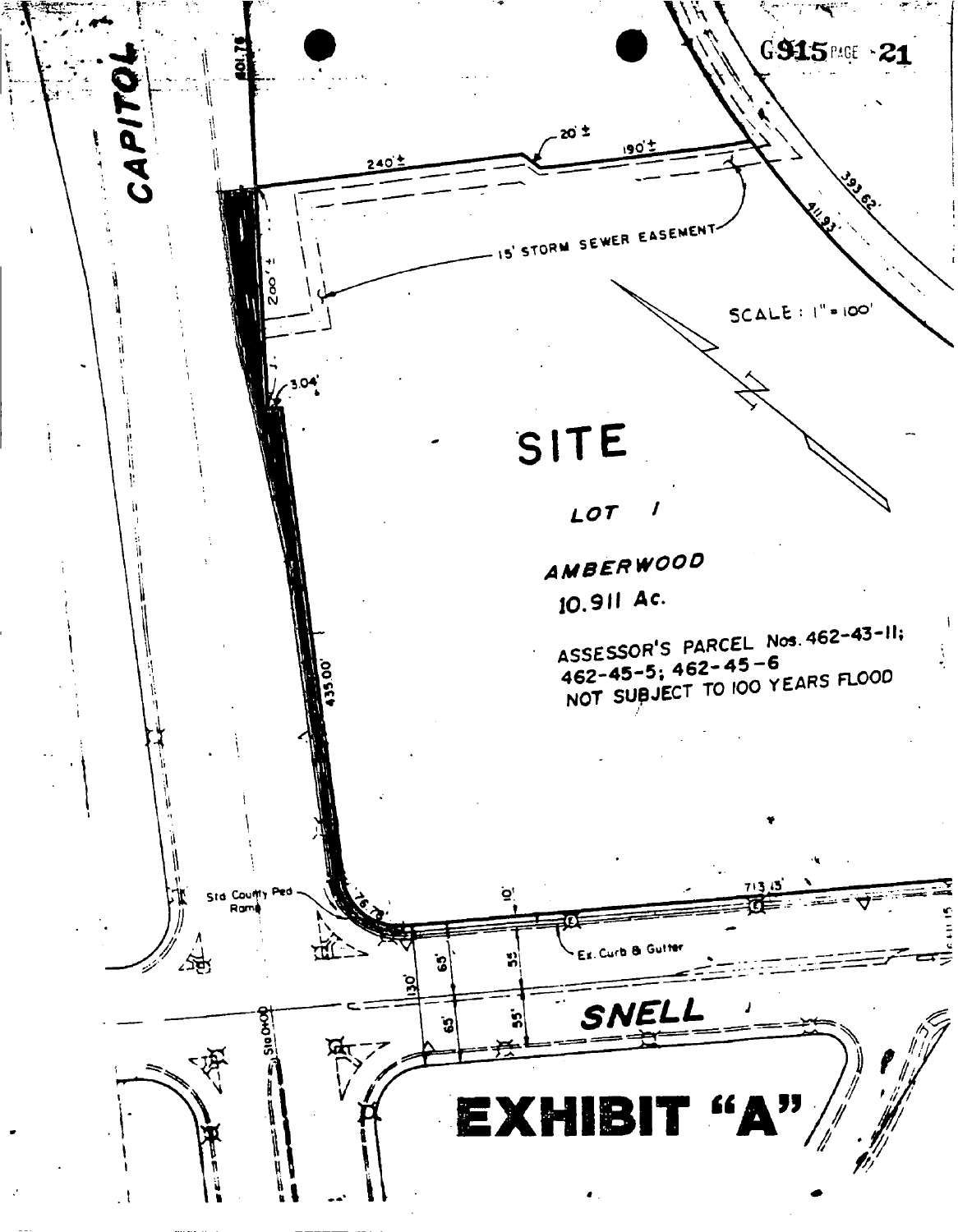| $\bullet$ .<br><b>County of Santa Clara</b> | <b>TRANSMITTED FOR AGENDA OF</b><br>s T−T \ | <b>Transportation Agency</b><br>1555 Berger Orive<br>San Jose, California 95112 |
|---------------------------------------------|---------------------------------------------|---------------------------------------------------------------------------------|
| California                                  | <b>JUL 13</b>                               |                                                                                 |
|                                             | COUNTY EXECUTIVE OFFICE                     | $\mathbf{Z}$                                                                    |
|                                             | TRANSMITTAL MEMORANDUM                      | S.D.                                                                            |
|                                             | Page 1 of 1                                 | June 18, 1982<br>DATE:                                                          |
| COUNTY BOARD OF SUPERVISORS:                | Agenda Date<br>July 13, 1982                | Item No.                                                                        |
| TRANSIT DISTRICT BOARD:                     | Agenda Date                                 | Item No.                                                                        |
| TRANSPORTATION COMMISSION:                  | Adenda Date                                 | Item No.                                                                        |

FROM: FIGONE, PROPERTY, TRANSPORTATION DEVELOPMENT

**SUBJECT: AGREEMENT BETWEEN ARCADIA DEVELOPMENT COMPANY AND THE COUNTY** OF SANTA CLARA FOR INSTALLATION AND MAINTENANCE OF LANDSCAPE IMPROVEMENTS ON CAPITOL EXPRESSWAY, PARCEL NUMBER 1000-136

#### RECOMMENDED ACTION:

Authorize chairperson to execute the agreement.

No expenditure of County funds is involved.

#### REASONS FOR RECOMMENDATION AND BACKGROUND:

On a typical section of County expressway where access is restricted, th County is responsible for landscaping and maintenance. In some cases private companies or other local jurisdictions are allowed to landscape and maintain those landstrip areas with approval of a landscape agreement.

The proposed agreement permits the Arcadia Company to landscape and maintain the above-referenced landstrip area and requires them to assume liability for injury, death, loss, accident or damage to any persons or property arising out of said area.

The County reserves the right to rescind the agreement upon giving a sixty(60) day written notice to the owner.

### CONSEQUENCES OF NEGATIVE ACTION:

 $\boldsymbol{\omega}$ 

 $908$ 

The County will be responsible for maintenance of the parcel. STEPS FOLLOWING APPROVAL:

The original fully executed agreement will be returned to the Property Divn. The agreement will then be forwarded to the County Recorder's Office or recordation and Aubsequently returned to the Clerk of the Board.

EAF: SLW: kr

COUNTY EXECUTIVE\_  $cc:$ S. Bruce, Trans. Dev.

An Equal Opportunity Employer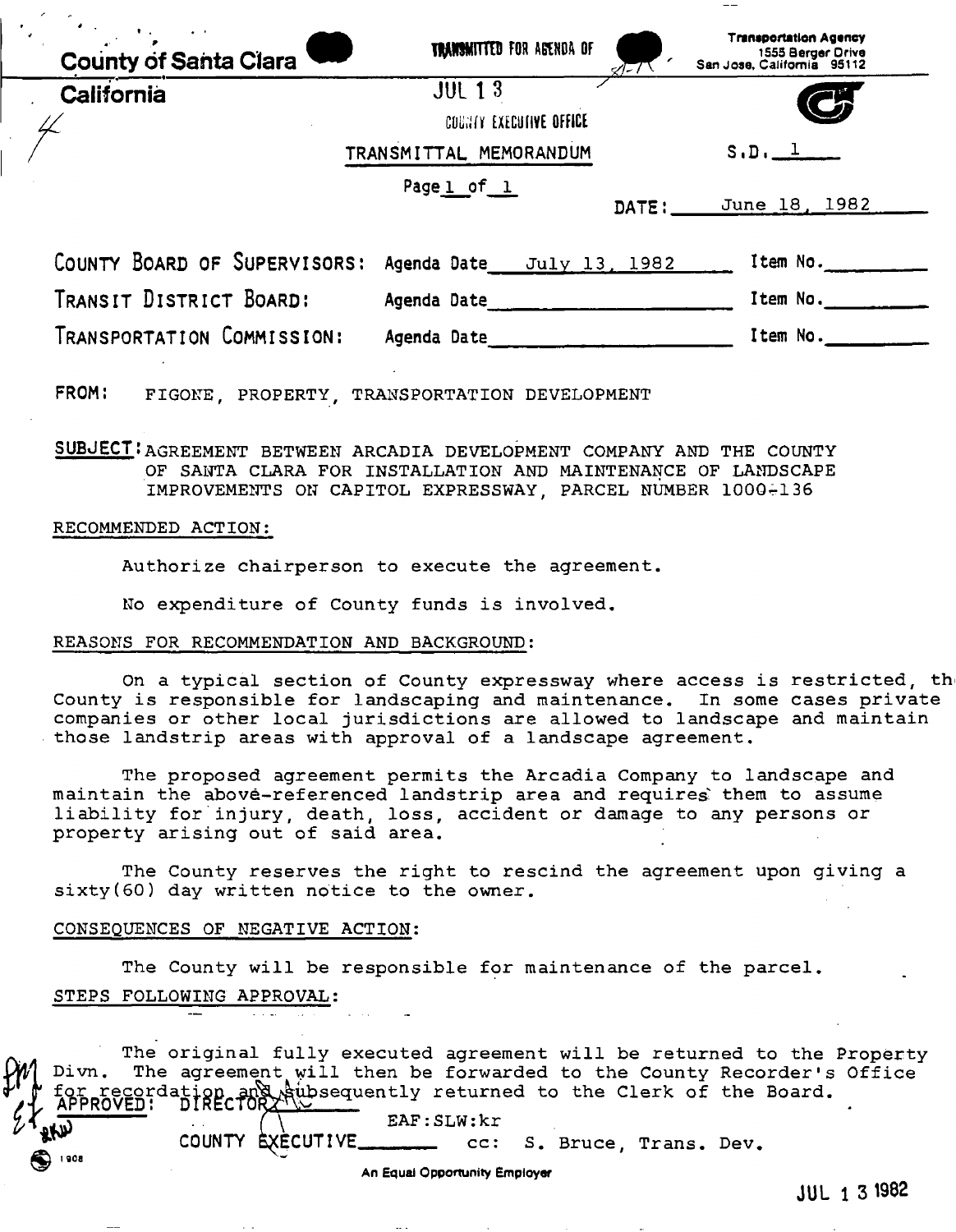

# **County of Santa Clara**

**Mice of the Board of Supervisors**<br> **County Government Center, East Wing Street** 70 West Hedding Street San Jose, California 95110 299-4321 Area Code 408

**California** Susanne Wilson, District I Zoe Lofgren, District 2 Dan McCorquodole, District 3 Rod Diridon, District 4 July 19, 1982 Rebecca Q. Morgan, District 5

Afcadia Development Co. 1500 East Hamilton Ave. Campbell, California 95008

Subject: Agreement with: Arcadia Development Co,

for: Installation and Maiatenance of Landscape Improvements on' Capitol Expressway

Agenda: July 13, 1982, Item #10

Enclosed you will find a fully executed copy of the subject agreement between the County of Santa Clara and the party named above. The Board of Supervisors at its regularly scheduled meeting on July 13, 1982 approved this agreement on behalf of the County.

The enclosed copy is for your records.

Very truly yours,

BOARD OF SUPERVISORS Donald M. Rains, Clerk

 $\mathbb{Z}^2$ 

Deputy Clerk

DMR:am Enclosure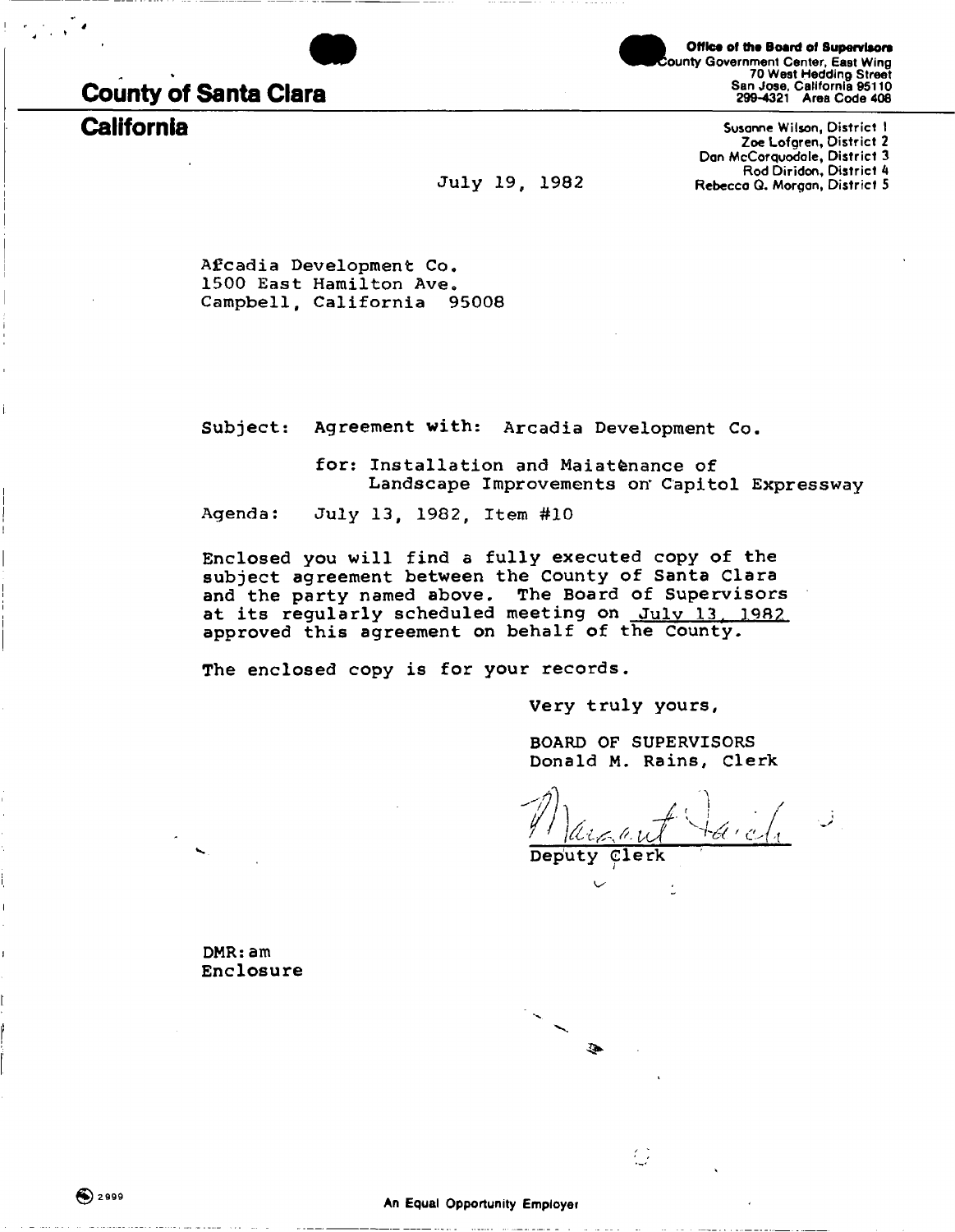Ġ.

# AGREEMENT BETWEEN THE COUNTY OF SANTA CLARA AND ARCADIA DEVELOPMENT COMPANY FOR IMPROVEMENTS ON CAPITOL EXPRESSWAY

This agreement, made and entered into this  $\sqrt{0.0720}$  0 1980  $\pm$  day of , 1980 by and between Arcadia Development Company (hereinafter called "Developer") and the County of Santa Clara, a political subdivision of the State of California (hereinafter called "County").

## WITNESSETH:

WHEREAS, developer desires to make extensive on-site improvements on the property at the southeasterly corner of Snell Avenue and Capitol Expressway.

WHEREAS, County of Santa Clara requires certain improvements within Capitol Expressway at the intersection of Capitol Expressway with Snell Avenue to mitigate, the effects of the increased traffic, caused by the development.

WHEREAS, it is in the public interest of orderly and economic construction practices to complete said improvement under an agreement between developer and County.

NOW, THEREFORE, for and in consideration of their mutual promises, convenants and agreements, and subject to the terms, conditions and provisions hereinafter set forth, the parties do hereby agree as follows:

- 1. Scope of Project. The scope of the project consists of:
	- a. Constructing a new median island at the easterly approach of the Capitol Expressway-Snell Avenue intersection for approximately 537.50 feet and varying in width from five to eleven feet.
	- b. Constructing pavement of a variable width to accommodate double left turn lanes approximately 400 feet long plus 120 feet of taper, northerly and adjacent to the new median island.
	- c. Install signing and remove pavement striping as required on Capitol Expressway.
	- d. Modify existing signal at Snell Avenue and Capitol Expressway as required by County to accommodate the newly constructed double left turn lanes on Capitol Expressway and installation of Pedestrian Signal Equipment in conformance with the approved plans. These traffic signal modifications include, but are not limited to, under-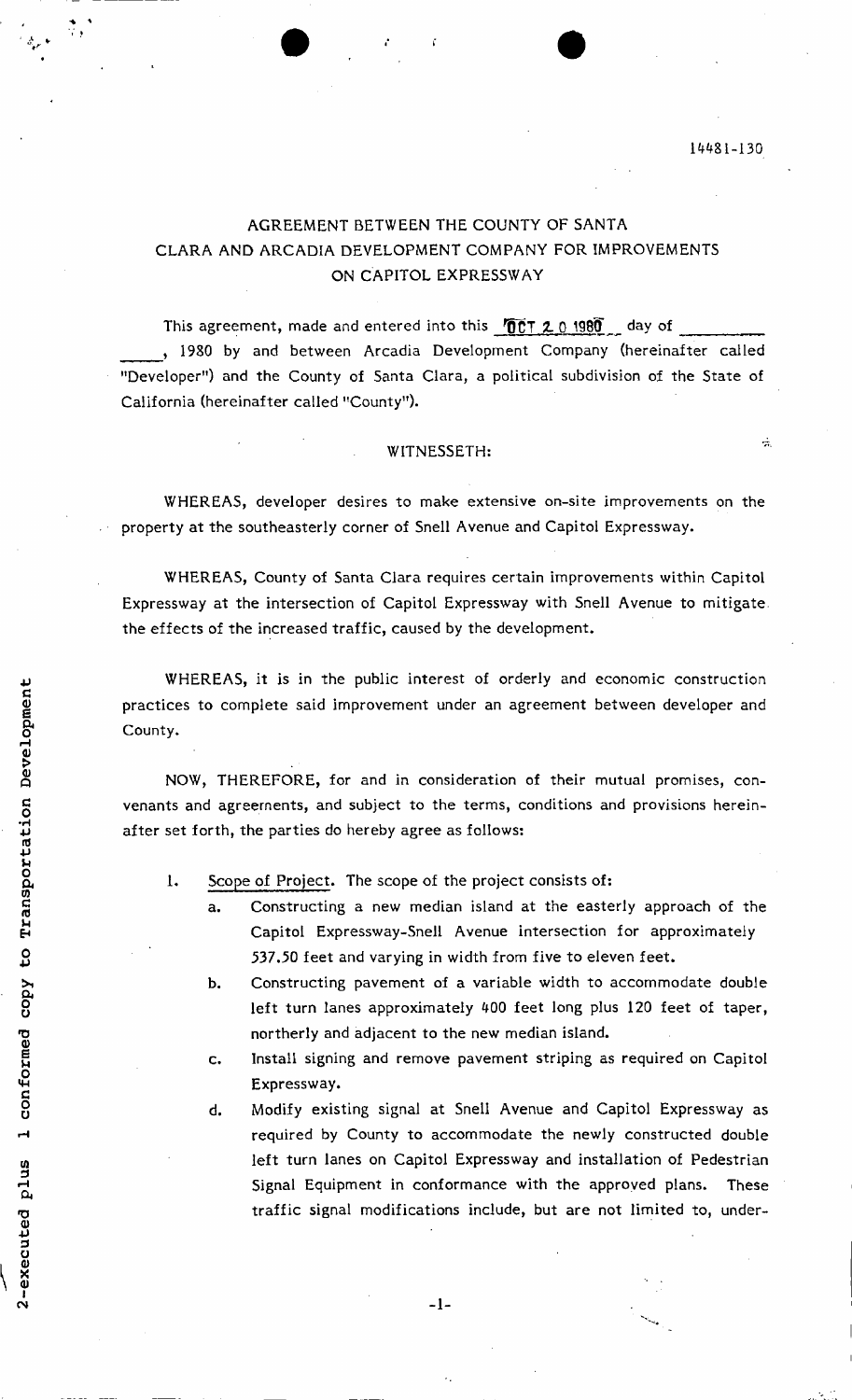ground conduits, signal standard relocation, pullbox replacement, loops, and pedestrian signal installation.

- e. Modify four channelization islands to accommodate the handicapped and install pedestrian ramps at curb returns.
- 2. Public Hearings and Environmental Statements. Developer shall be responsible for the preparation of all environmental statements that may be required for said project by existing legislation and shall assure the County that all necessary public hearings will be or have been conducted.
- 3. Plans, Specifications and Estimates.
	- a. Developer shall prepare final plans and specifications for ail roadway work including drainage within Capitol Expressway, as outlined in Section 1 of this agreement. Such plans and specifications shall conform to County standards, policies and procedures. County approval on all plans and specifications will be required and all work by developer is subject to an encroachment permit.
	- b. Developer will prepare final plans and specifications for the modification of the existing traffic signal at Capitol Expressway and Snell Avenue, including, but not limited to, underground conduits, safety lighting and inductor loops. County will check plans for all improvements installed under this agreement for conformance with County Standards.

c. County will provide inspection of all work within Capitol Expressway. In addition, in consideration for the engineering and inspection work performed by County, developer agrees to pay to County:

- a. An inspection fee for all improvements installed under this agreement in the lump sum amount of \$5,000.00 which represents approximately 10% of the estimated construction costs.
- b. A plan checking fee in the lump sum amount of \$1,000.00.
- 4. Payment. Within 30 days after execution of this agreement, developer shall pay County the sum of \$6,000.00 in full payment of all plan check and inspection fees in the County right of way.
- 5. Insurance. Developer shall take out and maintain during the term of this agreement a separate policy of insurance naming as additional insured the County of Santa Clara and the members of the Board of Supervisors of the County of Santa Clara, individually and collectively, and the officers, agents and employees of the County of Santa ,Clara. Said policy shall provide coverage to the above named insured for all activities or omissions of Lessee or supervisory acts of the officers and employees of the County of Santa Clara with respect to this lease. Said policy shall insure both bodily injury to the limits of Five Hundred Thousand Dollars (\$500,000.00) for each person and Five Hundred Thousand Dollars (\$500,000.00) for each

 $-2-$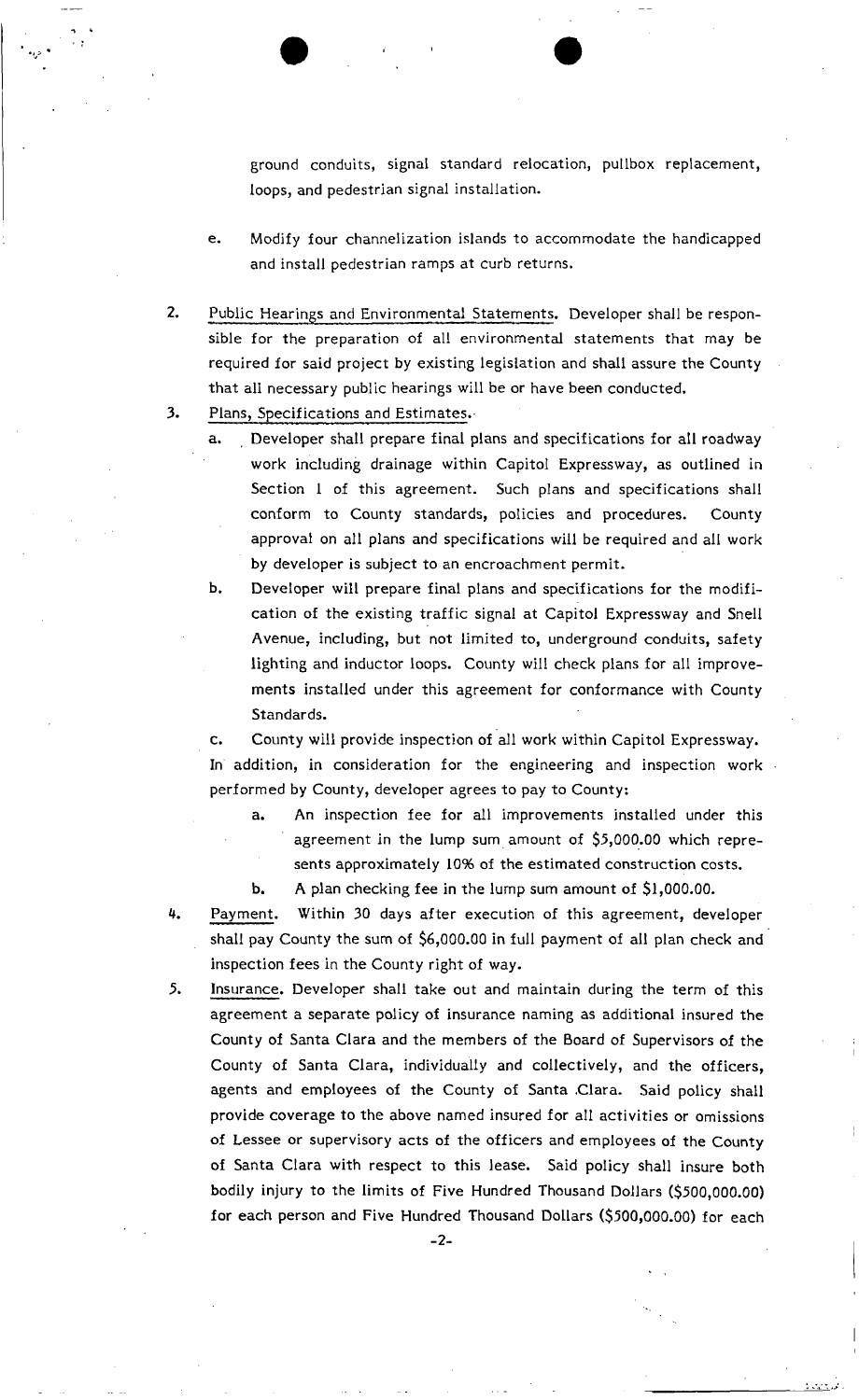occurance, and property damage to the limit of Fifty Thousand Dollars (\$50,000.00) for each occurance with an aggregate amount of not less than Two Hundred Thousand Dollars (\$200,000.00); and said policy shall provide that the coverage afforded shall be primary coverage to the full limit of liability stated in the declarations; and if the County of Santa Clara, its members of the Board of Supervisors, individually and collectively, and the officers, agents and employees of the County of Santa Clara, individually and collectively, have other insurance against the loss covered by said policy, that other insurance shall be excess insurance only.

- 6. Indemnity. The developer shall assume the defense and indemnify, and save harmless the County, its officers, agents and employees, from every expense, liability or payment by reason of injury "including death" to persons, to damage to property suffered through any act or omission, including passive negligence or act of negligence, or both, of the developer, his employees, agents, contractors, subcontractors, or anyone directly or indirectly employed by either of them, or arising in anyway from the work called for by this agreement, on any part of the premises, including the performance or nonperformance of the work. This provision shall not be deemed to require the developer to indemnify the County against the liability for damage arising from the sole negligence to willful misconduct of the County or its agents, servants or independent contractors who are directly responsible to the County.
- 7. Ownership. Upon completion of the work, County shall become the sole owner of all improvements constructed by developer under this agreement.
- 8. Maintenance. Unpon completion of the work, County shall maintain at its own cost-all improvements constructed under this agreement.
- 9. Developer shall solicit bids and award the contract. All costs of construction of the improvements installed under this agreement shall become the sole obligation of the Developer; County is not responsible to pay for any portion of such costs.
- 10. Developer agrees to meet his obligation to his contractor and make prompt payments for all labor and materials being part of the improvements installed under this agreement, so that the County is held harmless and without liability to said parties. Developer agrees to defend and indemify County in the event County should suffer suit at law or damages of any kind as a result of Developer's failure to meet his obligations.

 $-3-$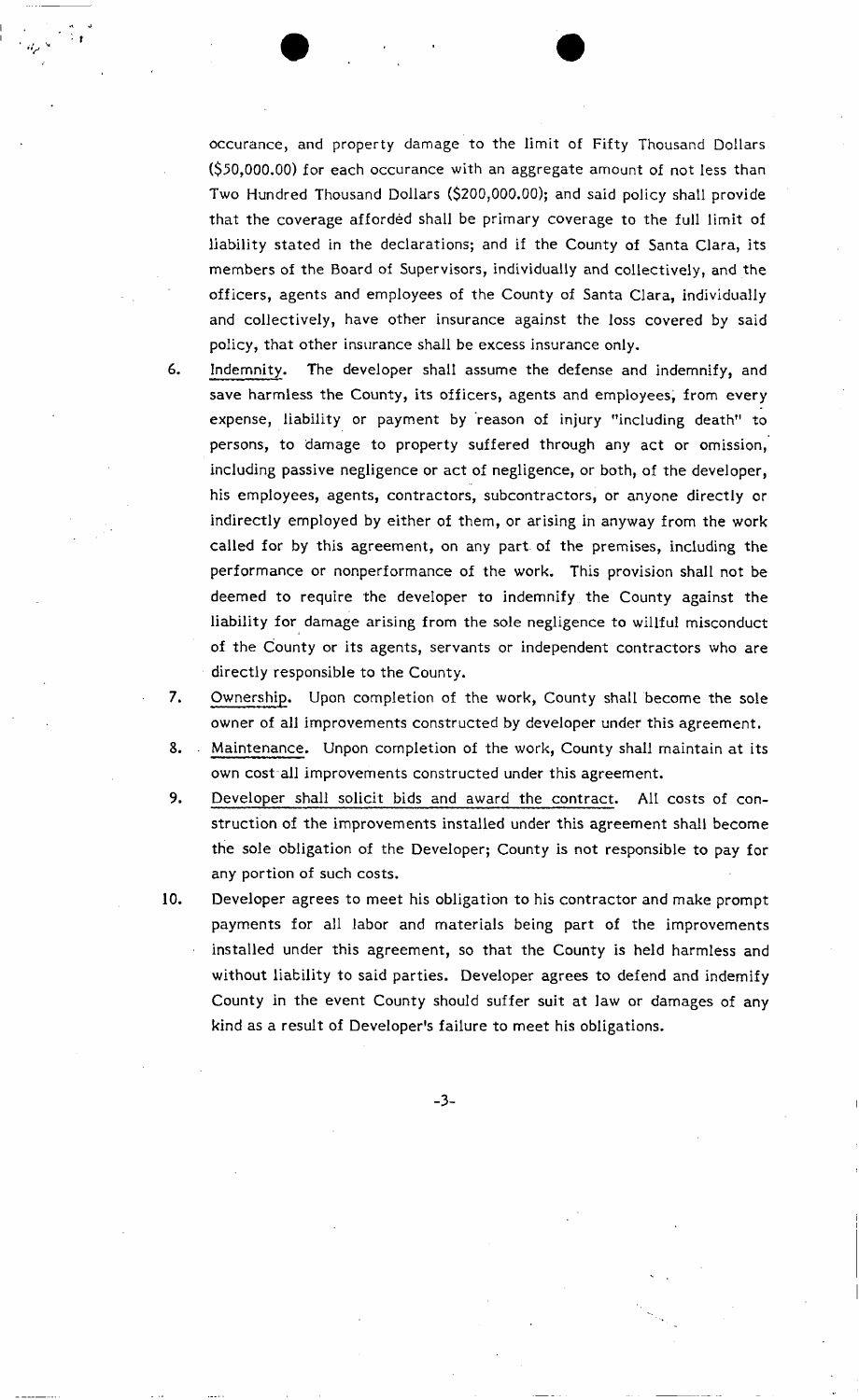IN WITNESS WHEREOF, County has executed this agreement as of **0CT 2 0 -1980 \_** 

COUNTY OF SANTA CLARA  $B<sub>0</sub>$ CHAIN DETSON, Board of Supervisors

ATTEST:

DONALD M. RAINS, Clerk<br>Board of Supervisors Q

**z**  IN WITNESS WHEREOF, Developer has executed this agreement as of

Arcadia Development Company By: By:

APPROVED AS TO FORM:

GLP/ko

 $-4-$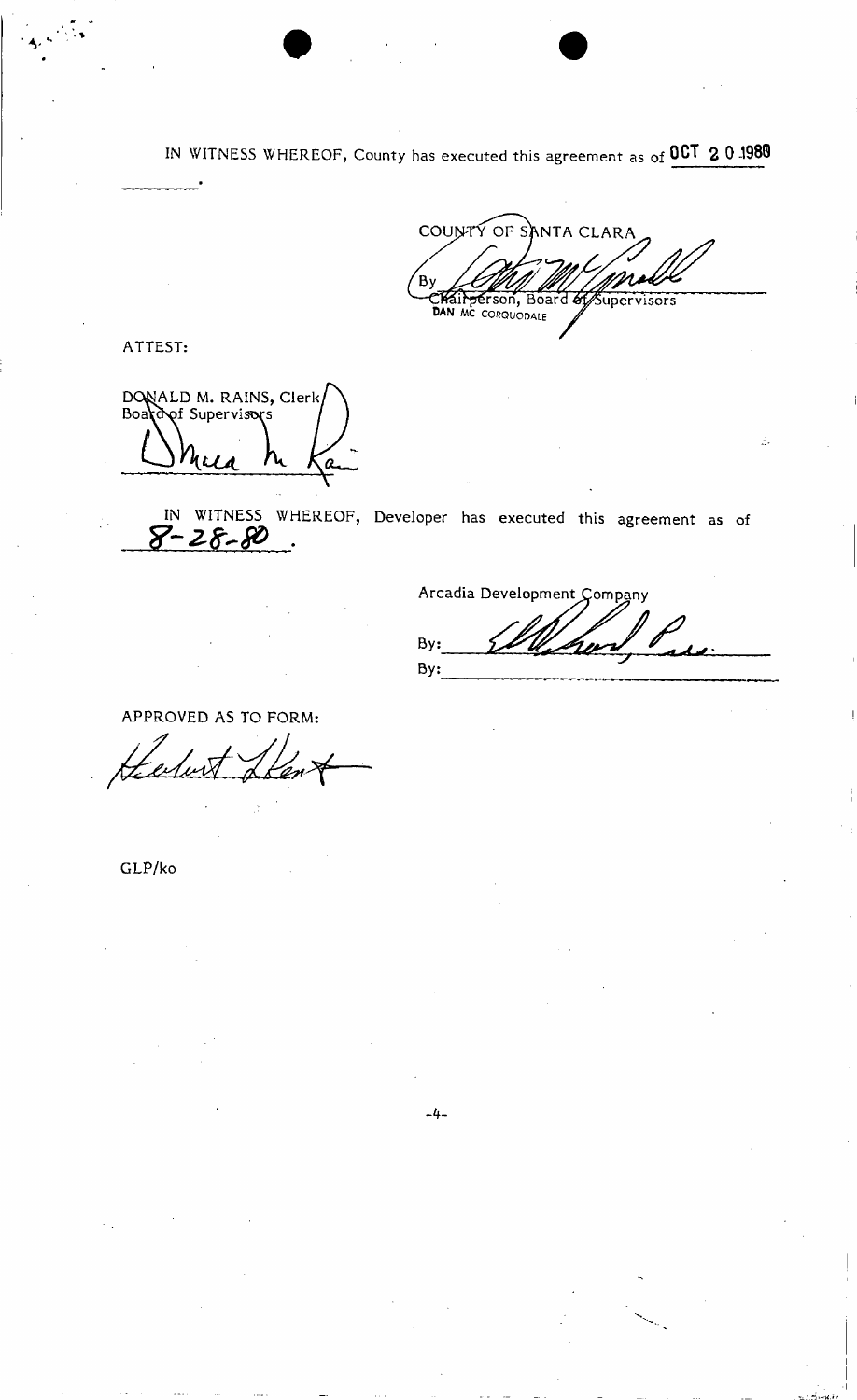**aclar a 'i W ^ County of Santa Clara** 

**California** 

**c** 

 $\mathbf{1}$ 

S

|                 | <b>Transportation Agency</b> |
|-----------------|------------------------------|
| ) M $\not\!\!V$ | 1555 Berger Drive            |
|                 | San Jose, California 95112   |

| TRANSMITTAL MEMORANDUM |  |  |
|------------------------|--|--|

. Page <u>1</u> of <u>2</u>

**DAT E I** October **6 , 198 0** 

 $S \cdot D \cdot \underline{\ }$ 

**<sup>C</sup>OUNTY BOARD<sup>O</sup> <sup>F</sup> SUPERVISORS:** Agenda Date **OCTOBE <sup>R</sup> 20, 1980** item **NO. \_ TRANSIT DISTRICT BOARD:** Agenda Date item No.\_

| Transportation Commission: |  | Agenda Date |  | Item No. |
|----------------------------|--|-------------|--|----------|
|----------------------------|--|-------------|--|----------|

 **LO U MONTINI , TRANSPORTATIO N DEVELOPMEN T** 

**SUBJECT**' AGREEMENT BETWEEN THE COUNTY OF SANTA CLARA AND THE ARCADIA ' DEVELOPMENT COMPANY FOR IMPROVEMENTS ON CAPITOL EXPRESSWAY

Recommended Action

Approve the attached agreement. There are no additional net costs to the County.

Reasons for Recommendation

Nearly.,\$100 ,000 of improvements to a heavily congested expressway intersection will be made at no cost,to the County.

#### Background

**^^FROM :**

As part of a large development on the southeast corner of Capitol Expressway and Snell Road, the developer is being required, at his' own expense, to make certain improvements to the Capitol Expressway/Snell Road intersection, including installing double left turn lanes and modifications to the existing intersection. These improvements will help mitigate the effects of increased traffic and congestion caused by the proposed development.

### Consequences of Negative Action

The County of Santa Clara, at the taxpayers' expense, will have to make-similar improvements to this intersection.

*- i ®<sup>1906</sup>*

 $APPROVED: DIRECTOR$ **2 COUNT Y EXECUTIVE ^** 

An Equal Opportunity Employer ^ ™ An Equal Opportunity Employer SE P *2*